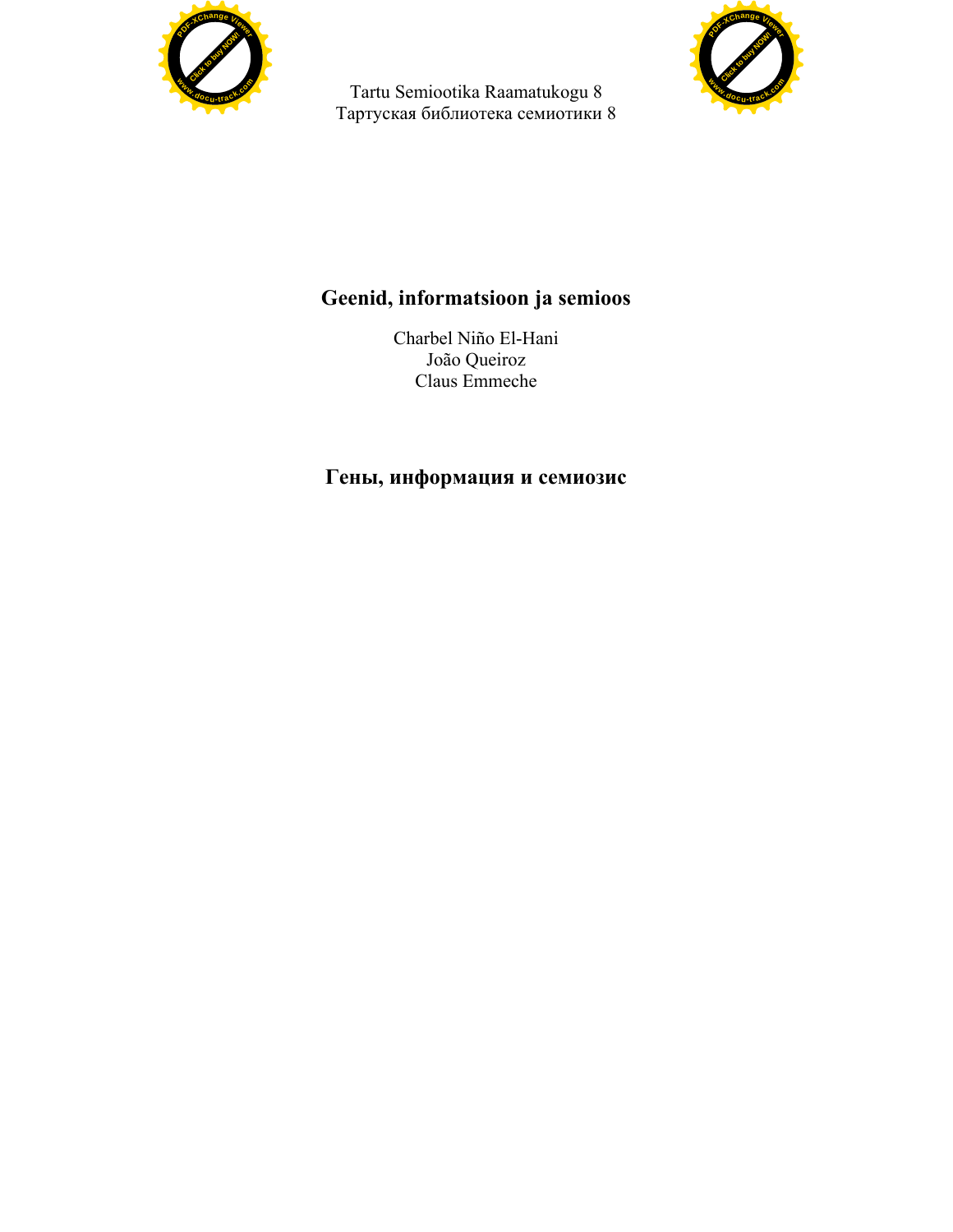

University of Tartu



# **Genes, Information, and Semiosis**

Charbel Niño El-Hani João Queiroz Claus Emmeche

> Tartu 2008 **FARTU UNIVERSITY**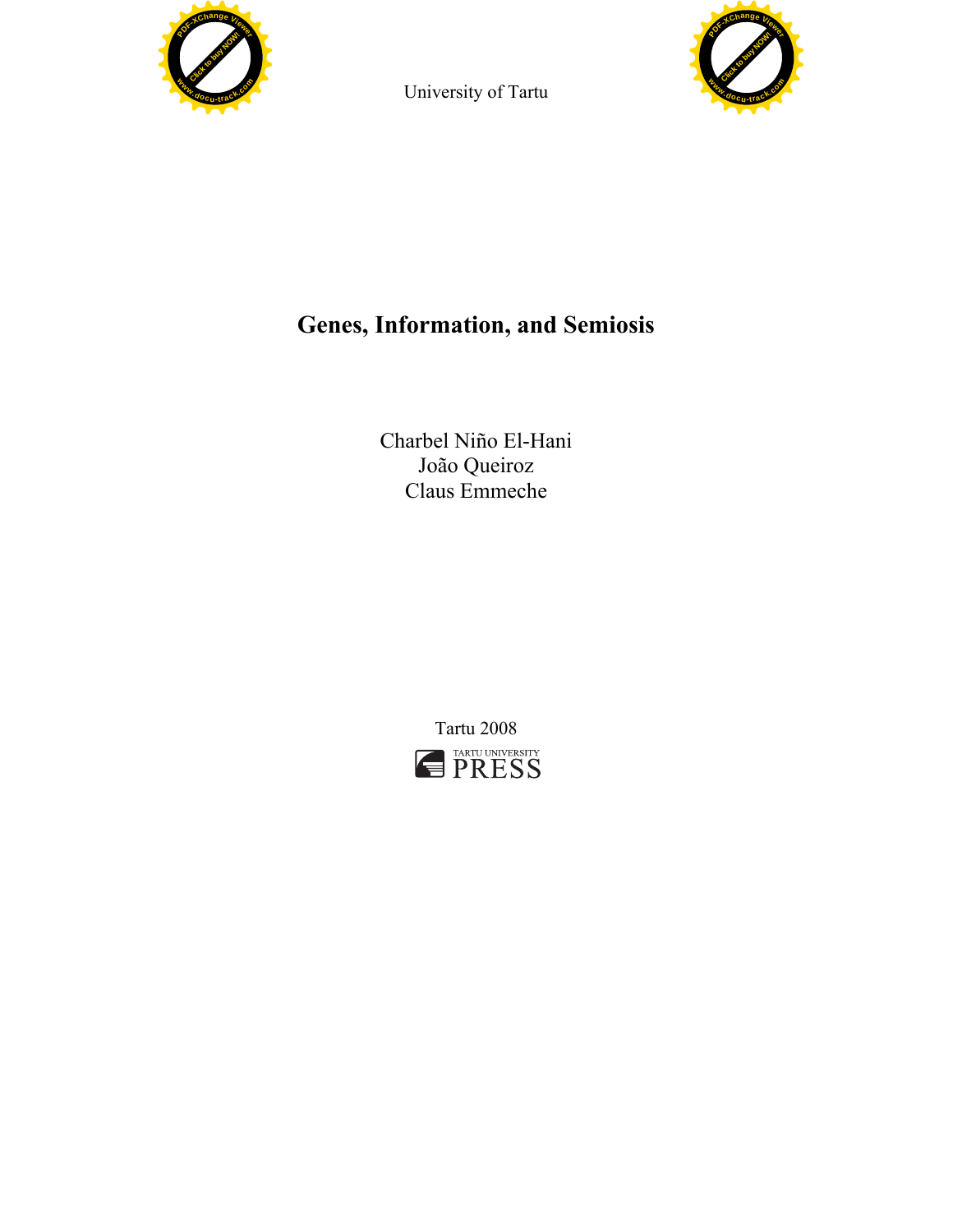



Book series *Tartu Semiotics Library* editors: Peeter Torop, Kalevi Kull, Silvi Salupere

Address of the editorial office:

Department of Semiotics University of Tartu Tiigi St. 78 Tartu 50410, Estonia

http://www.ut.ee/SOSE/tsl.html

Cover design:

Copyright: University of Tartu, 2008

ISSN 1406–4278 ISBN

Tartu University Press www.tyk.ee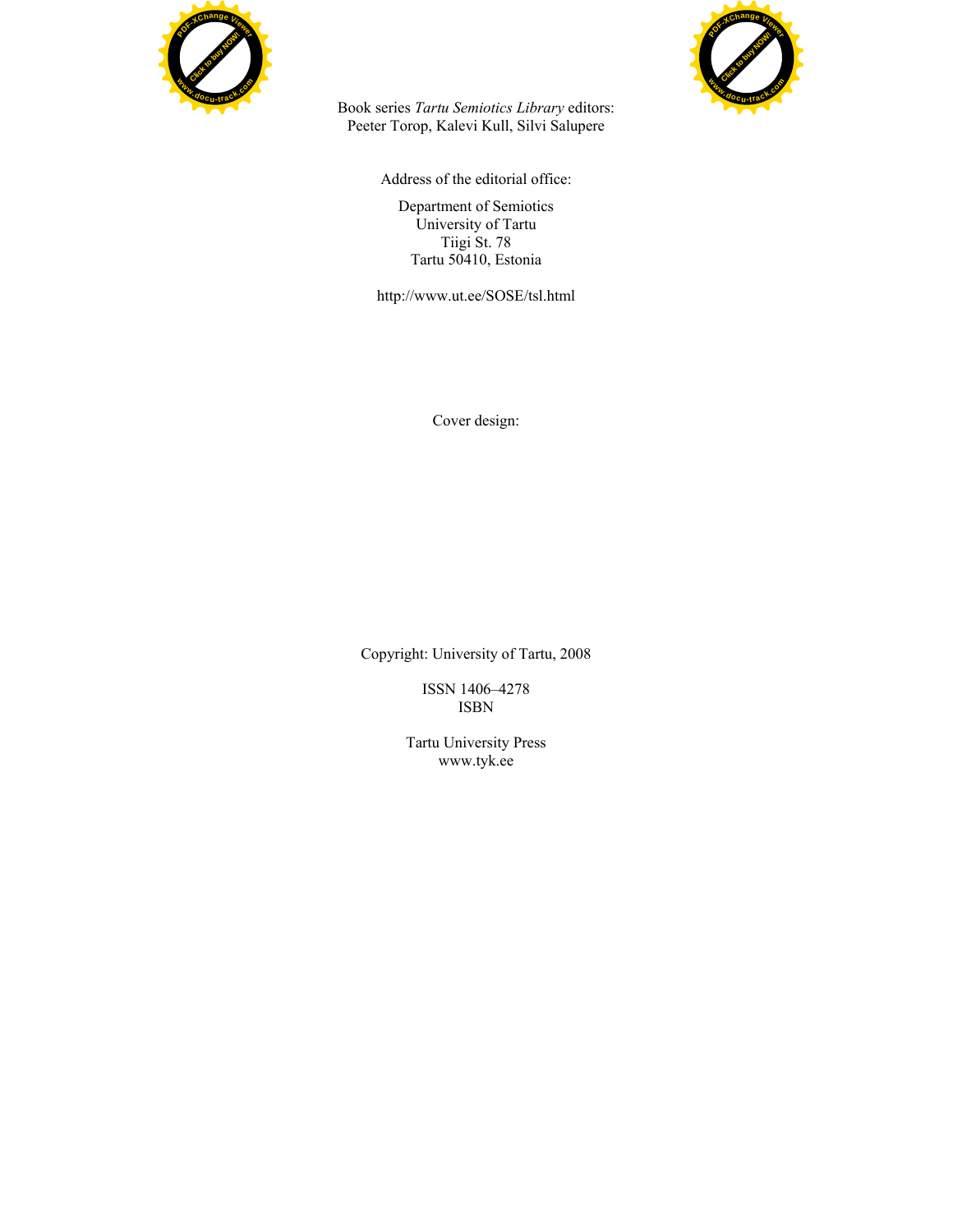

 $Table of contents$ 

## **Table of contents**



| Chapter 1. 'Genes' and 'information' as conceptual             |    |
|----------------------------------------------------------------|----|
|                                                                | 13 |
|                                                                | 25 |
| 1. The birth of the 'gene' as an instrumental concept          | 27 |
| The fruitful tension between instrumentalist and realist<br>2. |    |
|                                                                | 29 |
|                                                                | 30 |
|                                                                | 32 |
|                                                                | 35 |
| 6. How the gene concept became a problem: why is the gene      | 36 |
| 7. How the gene concept became a problem: why is the gene      |    |
|                                                                | 49 |
|                                                                | 51 |
| 9. The gene in the era of genomics and systems biology         | 52 |
|                                                                | 58 |
| Conceptual variation and ambiguities in the gene concept       | 58 |
|                                                                | 60 |
|                                                                | 61 |
|                                                                | 65 |
|                                                                | 67 |
|                                                                | 70 |
|                                                                | 73 |
| Chapter 3. Biosemiotics and information talk in biology        | 75 |
| <b>Chapter 4. Information and semiosis in Peirce's science</b> |    |
|                                                                | 85 |
|                                                                | 87 |
|                                                                | 87 |
|                                                                | 91 |
|                                                                | 92 |
| Chapter 5. Some other ideas about information                  | 97 |
|                                                                | 99 |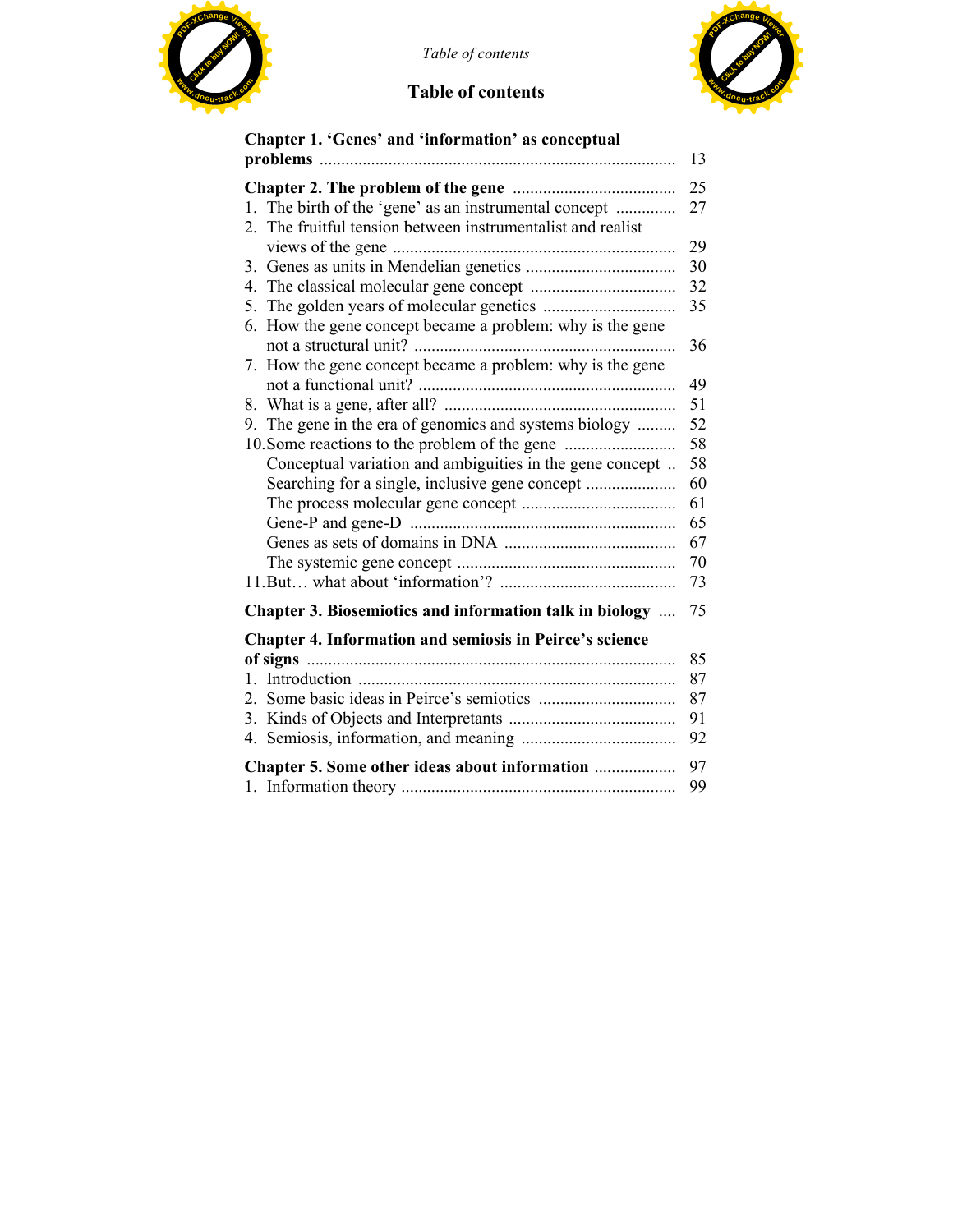

10 *Genes, Information, and Semiosis*



| Chapter 6. A semiotic analysis of genes and genetic                 |       |
|---------------------------------------------------------------------|-------|
|                                                                     |       |
| 1. Information talk in action: a textbook description of the        |       |
|                                                                     |       |
| 2. A general semiotic analysis of the gene as a Sign  124           |       |
| Chapter 7. Emergence of semiosis: A general model  137              |       |
| 1. A multi-level approach to the emergence of semiosis in           |       |
|                                                                     |       |
|                                                                     |       |
| 2.1. Central characteristics of emergentism: what questions         |       |
|                                                                     |       |
| 2.2. Varieties of emergentism and questions about                   |       |
|                                                                     |       |
|                                                                     |       |
|                                                                     |       |
|                                                                     |       |
|                                                                     |       |
|                                                                     |       |
| Are semiotic systems physically constituted?  164                   |       |
|                                                                     |       |
|                                                                     |       |
| Is semiosis synchronically determined by the properties             |       |
| and arrangement of the parts in a semiotic system?  170             |       |
|                                                                     |       |
| Is downward determination involved in semiosis?  176                |       |
| Is the structure of semiotic systems or processes                   |       |
|                                                                     |       |
|                                                                     |       |
| Chapter 8. Levels of semiosis in the genetic information            |       |
|                                                                     | . 181 |
| 1. The micro-semiotic level: strings of DNA as potential Signs  183 |       |
|                                                                     |       |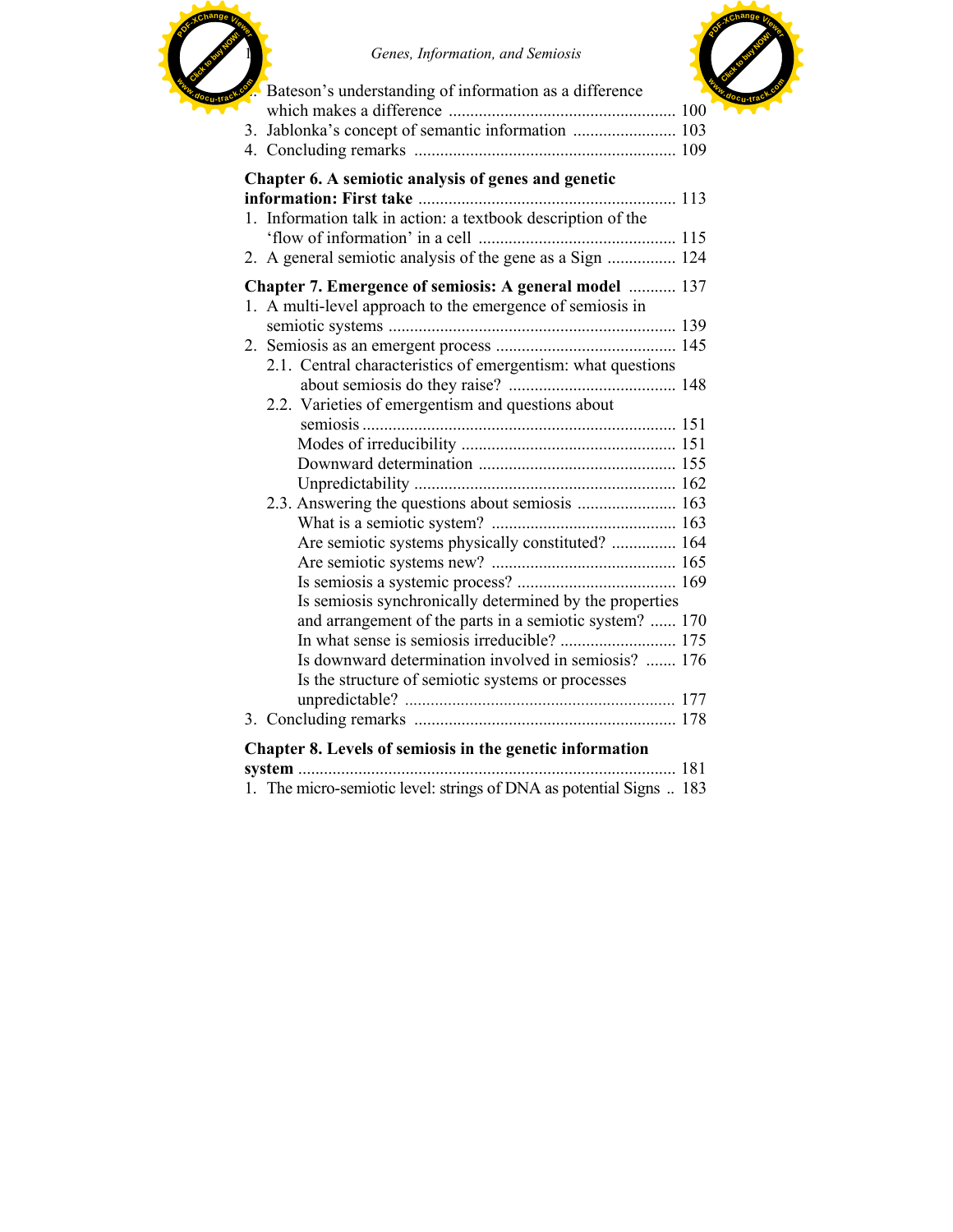



| Transcription, RNA processing, and protein synthesis as |  |
|---------------------------------------------------------|--|
|                                                         |  |
|                                                         |  |
|                                                         |  |
|                                                         |  |
|                                                         |  |
|                                                         |  |
|                                                         |  |
|                                                         |  |
|                                                         |  |
|                                                         |  |
|                                                         |  |

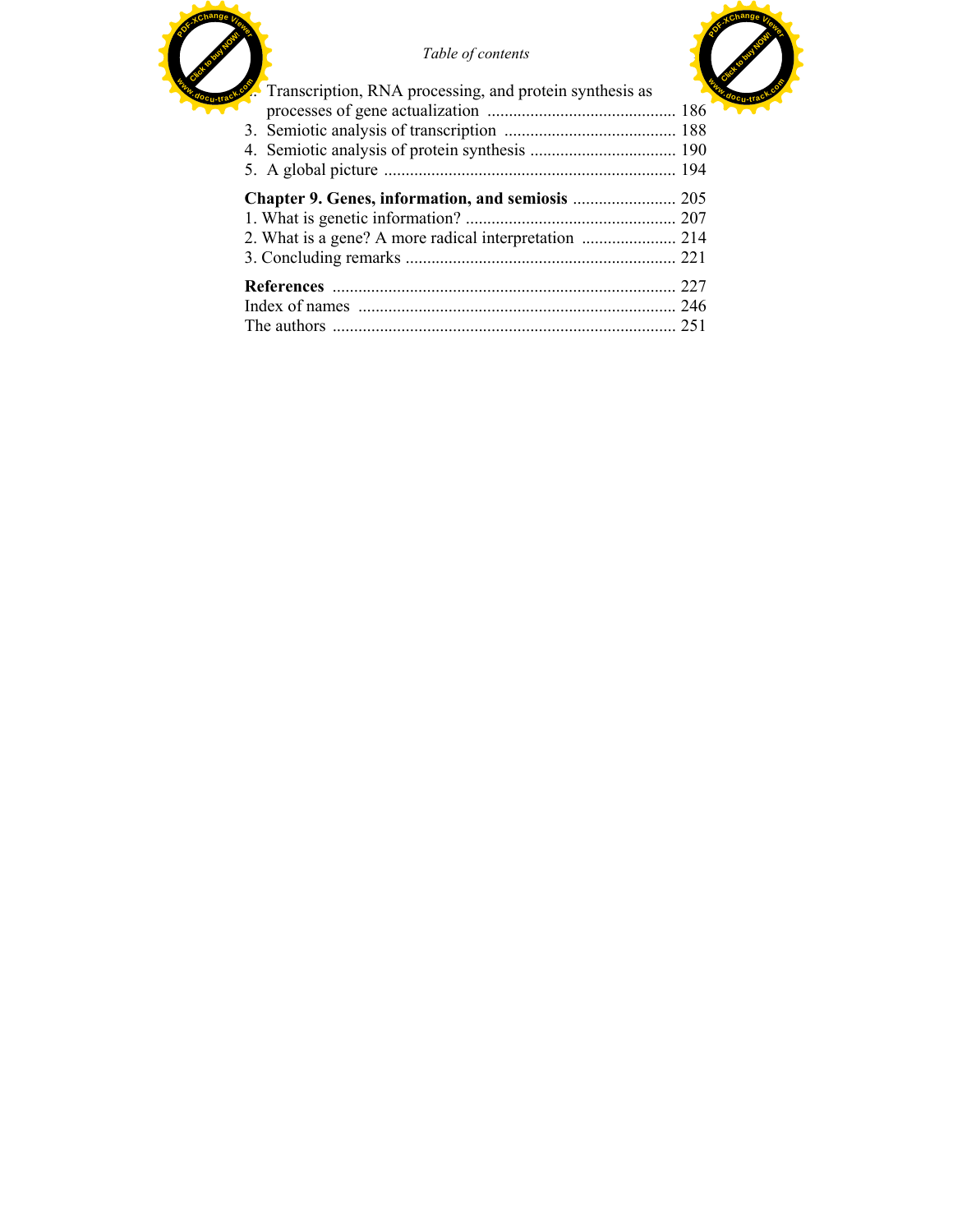



#### **The authors**

**Charbel Niño EL-HANI** is a Professor at the Institute of Biology, Federal University of Bahia, Brazil <charbel@ufba.br>. His research interests are philosophy of biology, biosemiotics, science education research, and animal behavior. His publications include 'Gene concepts in higher education cell and molecular biology textbooks' (with M. A. Pitombo and A. M. R. Almeida, 2008, *Science Education International* 19); 'Multicultural education, pragmatism, and the goals of science teaching' (with E. F. Mortimer, 2007*, Cultural Studies of Science Education* 2); 'Between the cross and the sword: the crisis of the gene concept' (2007, *Genetics and Molecular Biology* 30); 'Towards a multi-level approach to the emergence of meaning processes in living systems' (with J. Queiroz, 2006, *Acta Biotheoretica* 54); 'A semiotic analysis of the genetic information system' (with J. Queiroz and C. Emmeche, 2006, *Semiotica* 160); 'Semiosis as an emergent process' (with J. Queiroz, 2006, *Transactions of the Charles Sanders Peirce Society* 42); 'Information and semiosis in living systems: A biosemiotic approach' (with J. Queiroz and C. Emmeche, 2005, *S.E.E.D. Journal* 5); 'On some theoretical grounds for an organism-centered biology: Property emergence, supervenience, and downward causation' (with C. Emmeche, 2000, *Theory in Biosciences* 119). *Evolução: O Sentido da Biologia* (with D. Meyer, UNESP Publishing House, Brazil).

**João QUEIROZ** is a Professor at the Graduate Studies Program on History, Philosophy, and Science Teaching (UFBA/UEFS), Federal University of Bahia, Brazil, director of the Group for Research on Artificial Cognition (UEFS) and associate researcher at the Dept. of Computer Engineering and Industrial Automation, State University of Campinas  $\leq$ queirozj $\omega$ ecomp.uefs.com>  $\leq$ www.semiotics.pro.br>. His research interests are Peirce's semiotics, american pragmatism and cognitive science. His publications include *Computação, Cognição, Semiose* (with A. Loula and R. Gudwin, 2007, EDUFBA*; Semiotics and Intelligent Systems Development* (with R. Gudwin, 2007, Idea Group); *Advanced Issues in Cognitive Science and Semiotics* (with P. Farias, 2006, Shaker Verlag); *Semiose segundo Peirce* (2004, EDUC); 'Abduction — between subjectivity and objectivity' (with F. Merrell, 2005, *Semiotica* 153).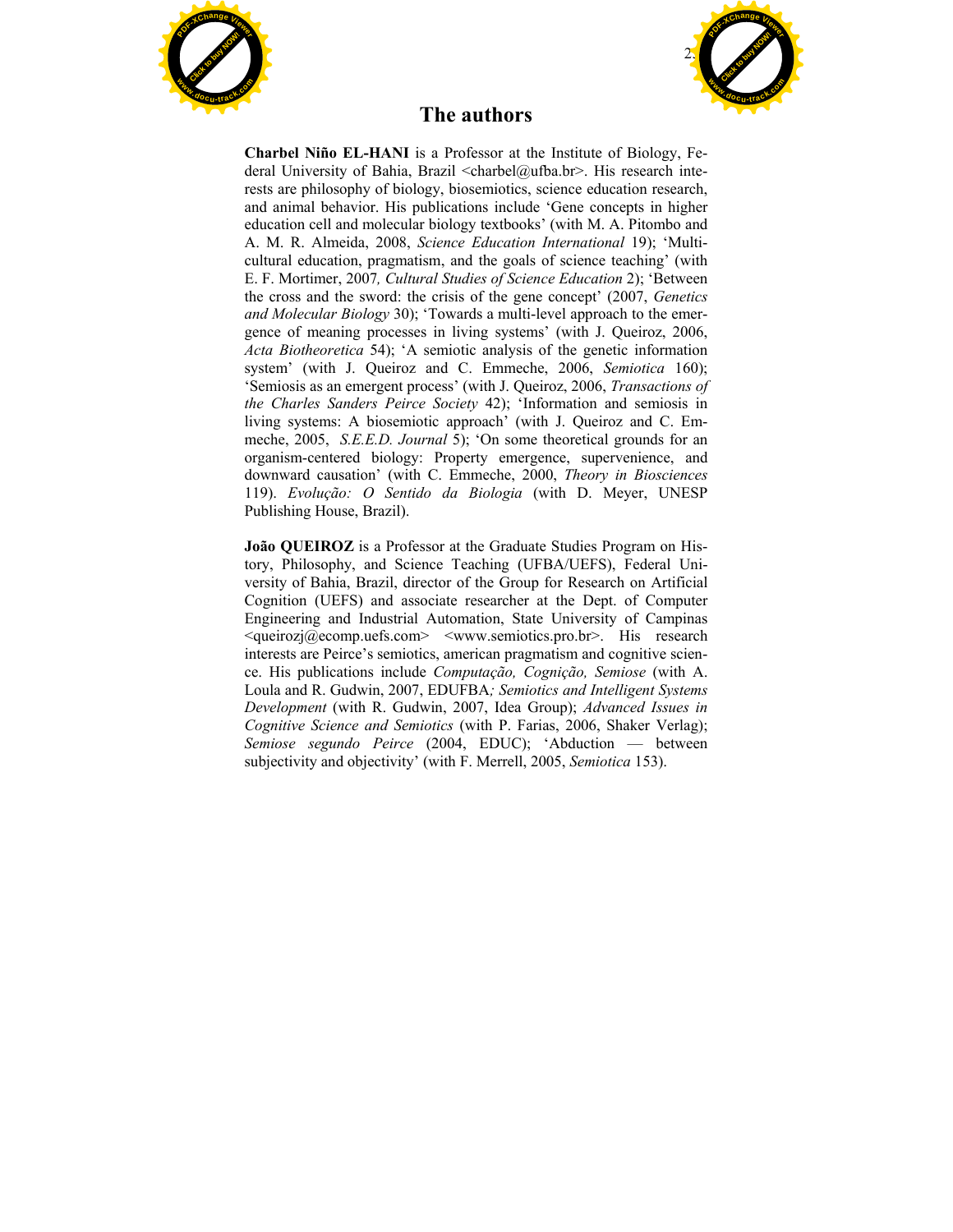

Click to buy Now! **<sup>P</sup>DF-XCha<sup>n</sup>g<sup>e</sup> <sup>V</sup>iewe<sup>r</sup> <sup>w</sup>ww.docu-track.c<sup>o</sup> <sup>m</sup>**

**Aus EMMECHE** is Associate Professor and Director at the Center for the Philosophy of Nature and Science Studies, University of Copenhagen, Denmark  $\leq$ emmeche $\omega$ nbi.dk>. His research interests are biosemiotics, philosophy of biology, and theoretical biology. His publications include 'On some theoretical grounds for an organism-centered biology: Property emergence, supervenience, and downward causation' (with C. N. El-Hani, 2000, in *Theory in Biosciences* 119); *Reading Hoffmeyer, Rethinking Biology* (with K. Kull and Frederik Stjernfelt, 2002, Tartu Semiotics Library 3), 'The chicken and the Orphean egg: On the function of meaning and the meaning of function' (2002, in Sign Systems Studies 30); 'Causal processes, semiosis, and consciousness' (2004, in Johanna Seibt (ed.), *Process Theories: Crossdisciplinary Studies in Dynamic Categories.* Dordrecht: Kluwer).